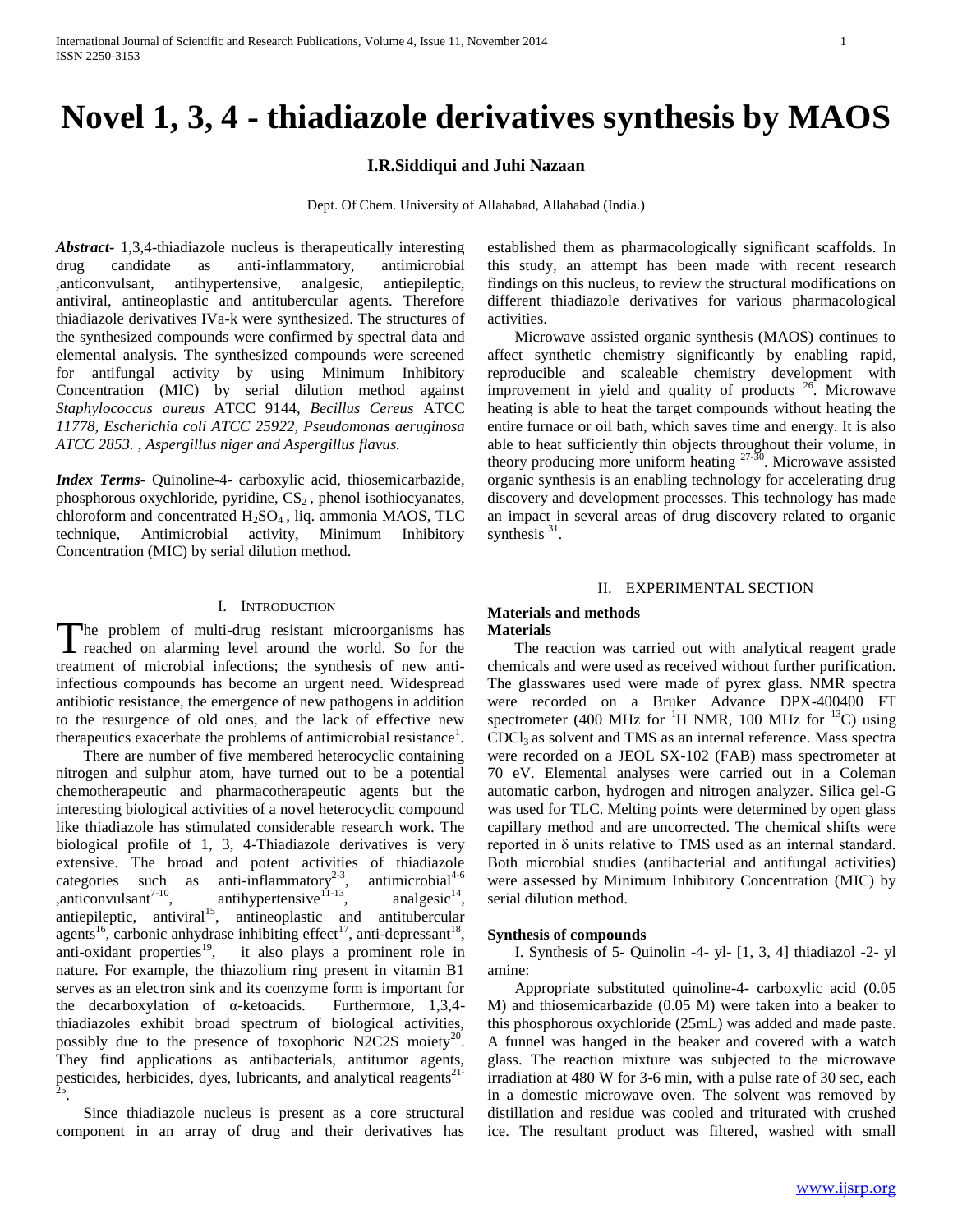portions of cold water and dried. It was purified by recrystallization from hot alcohol.

 II. Synthesis of 4 -( 5- Isothiocyanato- [1, 3, 4] thiadiazol -2 yl) – quinoline:

 Mixture of I (9.5mmol) was dissolved in pyridine (7.2mmol) and iodine  $(6.0 \text{mmol})$  at  $0.5^{\circ}$ C. It was dissolved to stir for 20min and then carbondisulphide (5.5mmol) was added to the above reaction mixture at 0-5°C. Resulted reaction mixture was allowed to stir for 4hr at  $0-5^{\circ}$ C and the reaction was monitored by TLC. After completion of reaction excess of  $CS_2$  and pyridine were removed by vacuum distillation to obtain crude product.

 III. Synthesis of 5-quinolin -4– yl- [1, 3, 4,] thiadiazole -2 isonicotinoylthiosemicarbazide:

 When a mixture of compound (II) (0.15 mole) and substituted phenol isothiocyanates (0.15 mole) dissolved in few drops of absolute ethanol was subjected to microwave irradiation

#### **Scheme 1**

at 160W for 5 min then compound (III) was the product. After completion of the reaction, reaction mixture was concentrated and kept overnight at room temperature. The needle shaped crystals of thiosemicarbazides was obtained with an excellent yield.

 IV. Synthesis of Bis – (5-quinolin -4– yl- [1, 3, 4,] thiadiazol  $-2$ - yl $)$  – amine:

 Compound (III) (0.10 mole) was dissolved in chloroform and concentrated  $H_2SO_4$  (0.10 mole) and subjected to microwave irradiation in the resonance cavity of the microwave power system for 1.30 minutes and neutralized with concentrated liq. ammonia. . After completion of reaction, the mixture was poured into crushed ice, the solid separated was filtered, washed with water and re-crystallized from methanol yielded the pure compound.

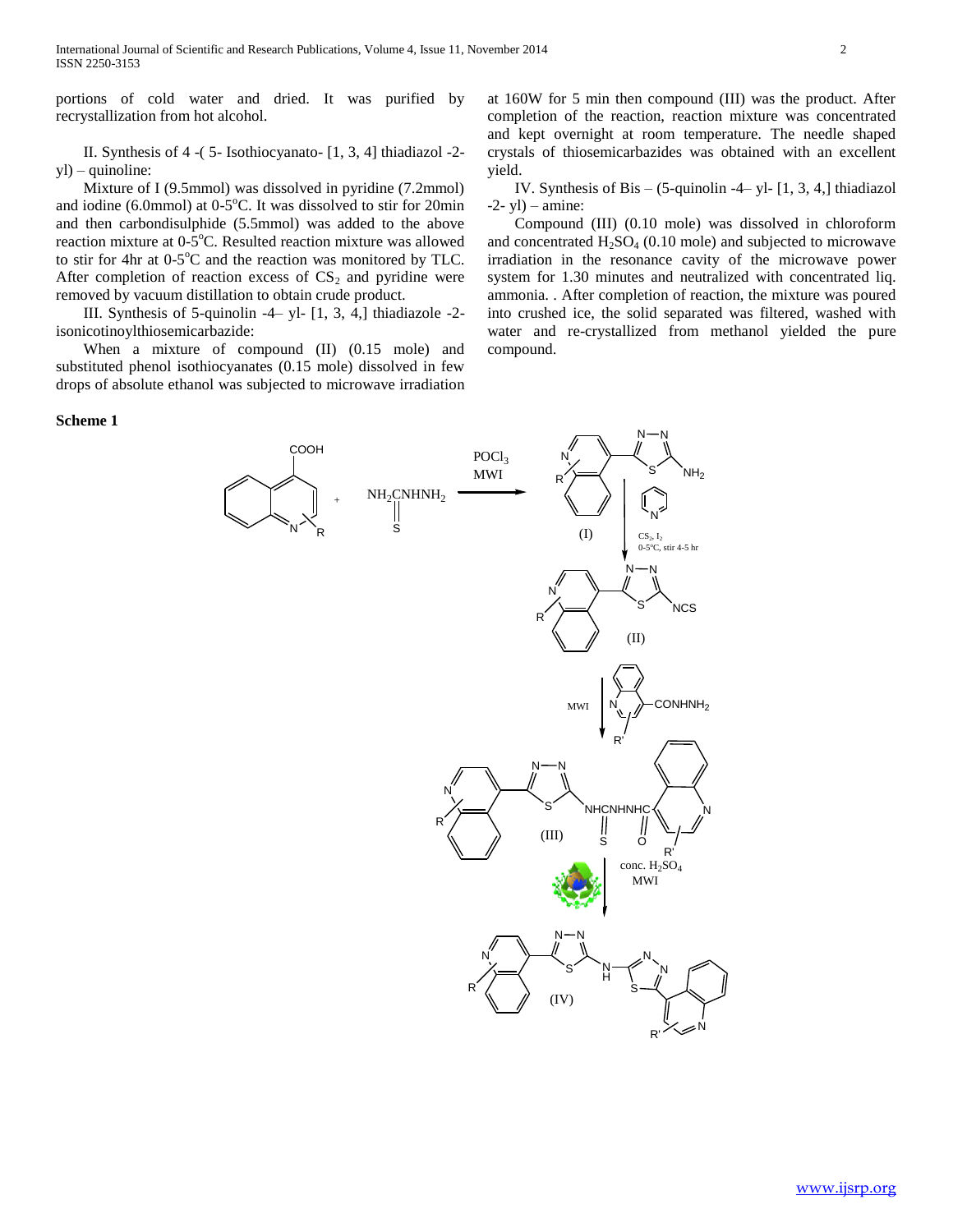#### **Characterization of the synthesized compounds**

# **Compound IV(a-k):**

Compound  $IV(a)$ 

Yield:82 %; m.p:96 °C; <sup>1</sup>H NMR (400 MHz, CDCl<sub>3</sub>/TMS)  $\delta$  :8.87-7.48 (m, 6H, ArH), 4.07 (s, 1H, - NH-), 8.60-7.20 (m, 6H, ArH);  ${}^{13}$ CNMR (100MHz, CDCl<sub>3</sub>/TMS)  $\delta$ :150.5, 148.6, 143.7, 129.2, 127.6, 126.5, 126.3, 119.3; EIMS: (m/z): 439.07 (M+). Anal. calcd. For  $C_{22}H_{13}N_7S_2$  C: 60.12, H: 2.98, N: 22.31, S: 14.59 %

# Compound IV(b)

Yield:90 %; m.p:112 °C; <sup>1</sup>H NMR (400 MHz, CDCl<sub>3</sub>/TMS)  $\delta$  :8.07-7.33 (m, 5H, ArH), 4.02 (s, 1H, - NH-), 8.68-7.26 (m, 6H, ArH); <sup>13</sup>CNMR (100MHz, CDCl<sub>3</sub> / TMS) δ:156.2, 150.5, 149.3, 148.6, 145.2, 143.7, 130.3, 129.2, 128.1, 127.6, 127.4, 126.5, 126.3, 124.6, 120.1, 119.3; EIMS: (m/z): 473.03 (M+). Anal. calcd. For C<sub>22</sub>H<sub>12</sub>ClN<sub>7</sub>S<sub>2</sub> C: 55.75, H: 2.55, Cl: 7.48, N: 20.69, S: 13.53 %

# Compound IV(c)

Yield:94 %; m.p:120 °C; <sup>1</sup>H NMR (400 MHz, CDCl<sub>3</sub>/TMS)  $\delta$  :8.02-7.38 (m, 5H, ArH), 4.04 (s, 1H, - NH-), 2.57 (s, 3H, CH<sub>3</sub>), 8.88-7.42 (m, 6H, ArH); <sup>13</sup>CNMR (100MHz, CDCl3 / TMS) δ:159.8, 150.5, 148.6, 148.5, 143.7, 142.9, 129.2, 129.0, 128.6, 127.6, 127.1, 126.5, 126.3, 125.2, 124.5, 121.3, 119.3, 21.6 ; EIMS: (m/z): 439.07 (M+). Anal. calcd. For C<sub>23</sub>H<sub>15</sub>N<sub>7</sub>S<sub>2</sub> C: 60.91, H: 3.33, N: 21.62 , S: 14.14 %

#### Compound IV(d)

Yield:90 %; m.p:92 °C; <sup>1</sup>H NMR (400 MHz, CDCl<sub>3</sub>/TMS)  $\delta$  :8.88-7.62 (m, 6H, ArH), 4.07 (s, 1H, - NH-), 2.75 (s, 3H, CH<sub>3</sub>), 8.05-7.36 (m, 5H, ArH); <sup>13</sup>CNMR (100MHz, CDCl3 / TMS) δ:159.8, 150.5, 148.6, 148.5, 143.7, 142.9, 129.2, 129.0, 128.6, 127.6, 127.1, 126.5, 126.3, 125.2, 124.5, 121.3, 119.3, 21.6 ; EIMS: (m/z): 439.07 (M+). Anal. calcd. For C<sub>23</sub>H<sub>15</sub>N<sub>7</sub>S<sub>2</sub> C: 60.91, H: 3.33, N: 21.62 , S: 14.14 %

#### Compound IV(e)

Yield:92 %; m.p:98 °C; <sup>1</sup>H NMR (400 MHz, CDCl<sub>3</sub>/TMS)  $\delta$  :8.09-7.33 (m, 5H, ArH), 4.03 (s, 1H, - NH-), 2.55 (s, 3H, CH<sub>3</sub>), 8.05-7.40 (m, 5H, ArH); <sup>13</sup>CNMR (100MHz, CDCl3 / TMS) δ:159.8, 156.2, 149.3, 148.5, 145.2, 142.9, 130.3, 129.0, 128.6, 128.1, 127.4, 127.1, 126.5, 125.2, 124.6, 124.5, 121.3, 120.1, 21.6; EIMS: (m/z): 487.04 (M+). Anal. calcd. For C<sub>23</sub>H<sub>14</sub>ClN<sub>7</sub>S<sub>2</sub> C: 56.61, H: 2.89 , Cl: 7.27, N: 20.09 , S: 13.14 %

#### Compound IV(f)

Yield:96 %; m.p:116 °C; <sup>1</sup>H NMR (400 MHz, CDCl<sub>3</sub>/TMS)  $\delta$  :8.05-7.34 (m, 5H, ArH), 4. 7 (s, 1H, - NH-), 2.62 (s, 3H, CH<sub>3</sub>), 8.02-7.28 (m, 5H, ArH); <sup>13</sup>CNMR (100MHz, CDCl3 / TMS) δ:159.8, 148.5, 142.9, 129.0, 128.6, 127.1, 125.2, 124.5, 121.3, 21.6 ; EIMS: (m/z): 467.10 (M+). Anal. calcd. For  $C_{24}H_{17}N_7S_2$  C: 61.65, H: 3.66, N: 20.97, S: 13.72 %

#### Compound  $IV(g)$

Yield:98 %; m.p: 110°C; <sup>1</sup>H NMR (400 MHz, CDCl<sub>3</sub>/TMS)  $\delta$ :8.85-7.47 (m, 6H, ArH), 4.4 (s, 1H, - NH-), 8.09-7.52 (m, 5H, ArH); <sup>13</sup>CNMR (100MHz, CDCl<sub>3</sub> / TMS) δ:156.2, 150.5, 149.3, 148.6, 145.2, 143.7, 130.3, 129.2, 128.1, 127.6, 127.4, 126.5, 126.3, 124.6, 120.1, 119.3; EIMS: (m/z): 4737.03 (M+). Anal. calcd. For C<sub>22</sub>H<sub>12</sub>ClN<sub>7</sub>S<sub>2</sub> C: 55.75, H: 2.55, Cl: 7.48, N: 20.69, S: 13.53 %

#### Compound IV(h)

Yield:79 %; m.p:82 °C; <sup>1</sup>H NMR (400 MHz, CDCl<sub>3</sub>/TMS)  $\delta$  :8.02-7.58 (m, 5H, ArH), 4.9 (s, 1H, - NH-), 8.03-7.33 (m, 5H, ArH); <sup>13</sup>CNMR (100MHz, CDCl<sub>3</sub>/TMS) δ:156.2, 149.3, 145.2, 130.3, 128.1, 127.4, 126.5, 124.6, 120.1 ; EIMS: (m/z): 506.99 (M+). Anal. calcd. For C<sub>22</sub>H<sub>11</sub>Cl<sub>2</sub>N<sub>7</sub>S<sub>2</sub> C: 51.97, H: 2.18, Cl: 13.95, N: 19.29, S: 12.61 %

#### Compound IV(i)

Yield:76 %; m.p:90 °C; <sup>1</sup>H NMR (400 MHz, CDCl<sub>3</sub>/TMS)  $\delta$  :8.02-7.36 (m, 5H, ArH), 2.55 (s, 3H, CH<sub>3</sub>), 4.4 (s, 1H, - NH-), 8.10-7.48 (m, 5H, ArH); <sup>13</sup>CNMR (100MHz, CDCl<sub>3</sub> / TMS) δ:159.8,156.2, 149.3, 148.5, 145.2, 142.9, 130.3, 129.0, 128.6, 128.1, 127.4, 127.1, 126.5, 125.2, 124.6, 124.5, 121.3, 120.1, 21.9; EIMS: (m/z): 487. 04 (M+). Anal. calcd. For C<sub>23</sub>H<sub>14</sub>ClN<sub>7</sub>S<sub>2</sub> C: 56.61, H: 2.89 , Cl: 7.27, N: 20.09 , S: 13.14 %

#### Compound IV(j)

Yield:73 %; m.p:118 °C; <sup>1</sup>H NMR (400 MHz, CDCl<sub>3</sub>/TMS)  $\delta$  :8.02-7.36 (m, 6H, ArH), 4.0 (s, 1H, - NH-), 7.93-7.36 (m, 4H, ArH), 8.02-7.38 (m, 5H, ArH); <sup>13</sup>CNMR (100MHz, CDCl<sub>3</sub> / TMS) δ:158.1, 150.5, 148.8, 148.6, 144.9, 143.7, 137.8, 132.4, 129.4, 129.2, 128.5, 127.6, 126.5, 126.3, 123.4, 119.3, 118.1; EIMS: (m/z): 549.06 (M+). Anal. calcd. For C<sub>28</sub>H<sub>16</sub>ClN<sub>7</sub>S<sub>2</sub> C: 61.14 , H: 2.93, Cl: 6.45, N: 17.82 , S: 11.66 %

#### Compound IV(k)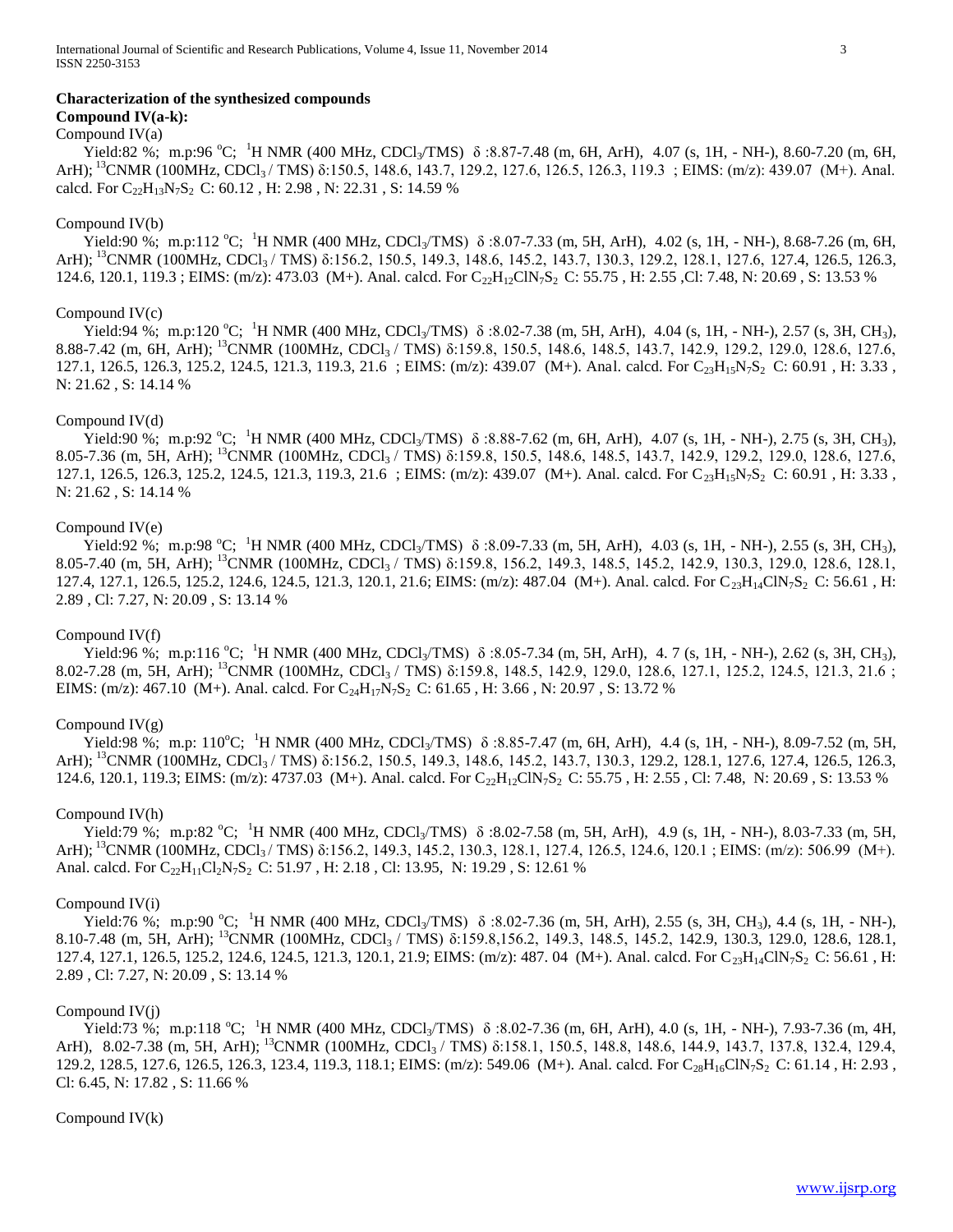Yield:77 %; m.p:89 °C; <sup>1</sup>H NMR (400 MHz, CDCl<sub>3</sub>/TMS)  $\delta$  :8.05-7.47 (m, 5H, ArH), 4.9 (s, 1H, - NH-),7.97-7.39 (m, 4H, ArH), 8.05-7.40 (m, 5H, ArH); <sup>13</sup>CNMR (100MHz, CDCl<sub>3</sub> / TMS) δ:158.1, 156.2, 149.3, 148.8, 145.2, 144.9, 137.8, 132.4, 130.3, 129.4, 129.2, 128.5, 128.1, 127.6, 127.4, 126.5, 126.3, 124.6, 123.4, 120.1, 118.1; EIMS: (m/z): 583.02 (M+). Anal. calcd. For  $\rm C_{28}H_{15}Cl_2N_7S_2$  C: 57.54 , H: 2.59 , Cl: 12.13, N: 16.77 , S: 10.97 %

| <b>Entry</b>  | <b>Solvent</b> | <b>Microwave</b> | Product yield % |
|---------------|----------------|------------------|-----------------|
|               |                | (min)            |                 |
|               | Ethanol        | 10.00            | 45              |
| $\mathcal{D}$ | Nitromethane   | 2.00             | 50              |
| 3             | Chloroform     | 1.30             | 96              |
|               | Methanol       | 15.00            | 33              |
| 5             | Water          | 20.00            | 20              |

# **Table 1: Solvent optimization for the synthesis of Bis – (5-quinolin -4– yl- [1, 3, 4,] thiadiazol – 2- yl) - amine**

 As the results from **table 1,** it was revealed that the yield of the product was found to be excellent in the case of chloroform while it is poor with other solvents such as ethanol, nitromethane, methane and water.

| Table 2: Catalyst optimization for the synthesis of Bis $-$ (5-quinolin -4– yl- [1, 3, 4,] thiadiazol $-$ 2- yl) $-$ amine |  |  |  |
|----------------------------------------------------------------------------------------------------------------------------|--|--|--|
|                                                                                                                            |  |  |  |

| <b>Entry</b> | Solvent     | <b>Catalyst</b>   | <b>Product Yield%</b> |
|--------------|-------------|-------------------|-----------------------|
|              | CHCl        | $H_2SO_4$         | 90                    |
|              | CHCl        | POCl <sub>3</sub> | 43                    |
|              | CHCl        | $H_3PO_4$         |                       |
|              | <b>CHCL</b> | <b>PPA</b>        | 46                    |

 It was demonstrated from **Table 2** that though the yield of the product increases to an appreciable quantity in different catalytic systems, interestingly solvent CHCl<sub>3</sub> and catalyst  $H_2SO_4$  was found to be the most efficient in the reported synthetic protocol. This efficient method for the synthesis of the potential protocol is in context of green chemistry involving microwave irradiation technique, which is the most convenient way to form the substituted of Bis –  $(5$ -quinolin -4– yl-  $[1, 3, 4]$  thiadiazol – 2- yl) – amine. I**V(a-k)**

 In an attempt to expand the scope of the reaction, a series of derivatives were synthesized using many variants of acids in the first step and acid hydrazide in the second step of the reaction. The results are summarized in **Table 3.**

**Table 3: M.W promoted synthesis of Bis – (5-quinolin -4– yl- [1, 3, 4,] thiadiazol -2- yl) – amine**

| Entry | R and R'             | Product                              | Time(min) | Yield $(\% )$ |
|-------|----------------------|--------------------------------------|-----------|---------------|
| 1.    | H                    | $N-N$<br>"<br>N<br>S.<br>ĥ<br>∽ N    | 1.20      | 82            |
| 2.    | $2-C1$               | Cl<br>N <sub>N</sub><br>N<br>S<br>J۸ | 1.15      | 90            |
| 3.    | $2$ -CH <sub>3</sub> | $H_3C$<br>$N-N$<br>N<br>S.<br>oΝ     | 1.15      | 94            |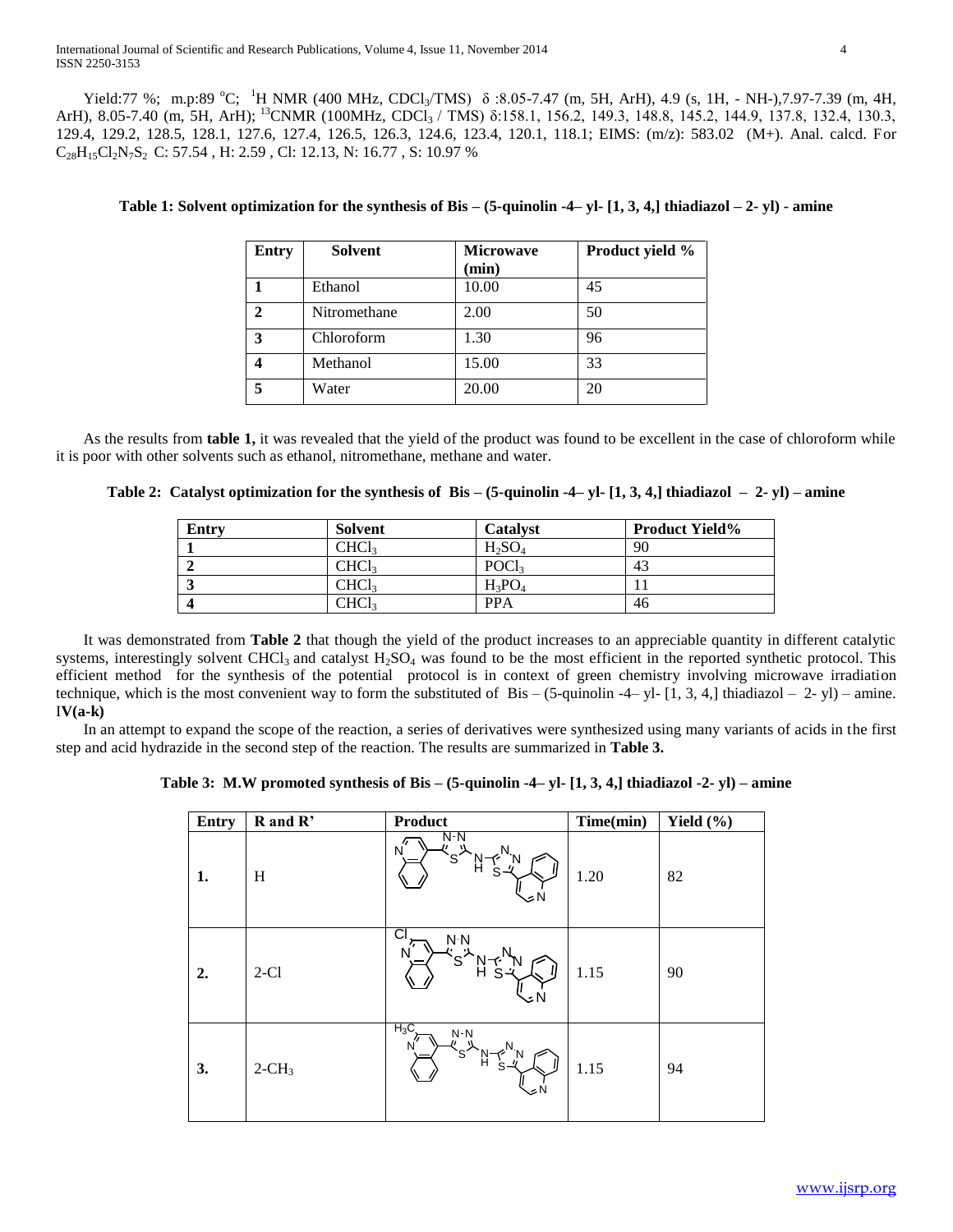| 4.  | $2$ <sup>-</sup> CH <sub>3</sub>       | $N-N$<br>N<br><sup>ر</sup> چ"<br>VN<br>CH <sub>3</sub>                    | $1.25\,$ | $90\,$ |
|-----|----------------------------------------|---------------------------------------------------------------------------|----------|--------|
| 5.  | 2-Cl, 2'-CH <sub>3</sub>               | CI<br>$N-N$<br>N<br>'s<br>$\begin{array}{c} 0 \leq N \\ CH_3 \end{array}$ | $1.20\,$ | 92     |
| 6.  | $2 - CH_3$ , $2 - CH_3$                | $H_3C$<br>N N<br>" <sub>ຣ</sub> '<br>$\widetilde{\mathsf{CH}}_3$          | $1.30\,$ | 96     |
| 7.  | $2'$ -Cl                               | N-N<br>N                                                                  | $1.20\,$ | 98     |
| 8.  | 2-Cl, 2'-Cl                            | CI<br>$N-N$<br>N                                                          | 1.20     | 79     |
| 9.  | $2-CH_3$ , $2'-Cl$                     | $H_3C$<br>$N$ N<br>N<br>S<br>YPN<br>Cl                                    | 1.30     | $76\,$ |
| 10. | $2,$<br>Н,<br>CI                       | $N-N$<br>N<br>J<br>۶N<br>C                                                | 1.25     | $73\,$ |
| 11. | $2^\circ$<br>$2-Cl,$<br>C <sub>l</sub> | CI<br>N-N<br>"S"<br>CI                                                    | 1.30     | $77\,$ |

**Plausible mechanism for the formation of Bis – (5-quinolin -4– yl- [1, 3, 4,] thiadiazol -2- yl) - amine**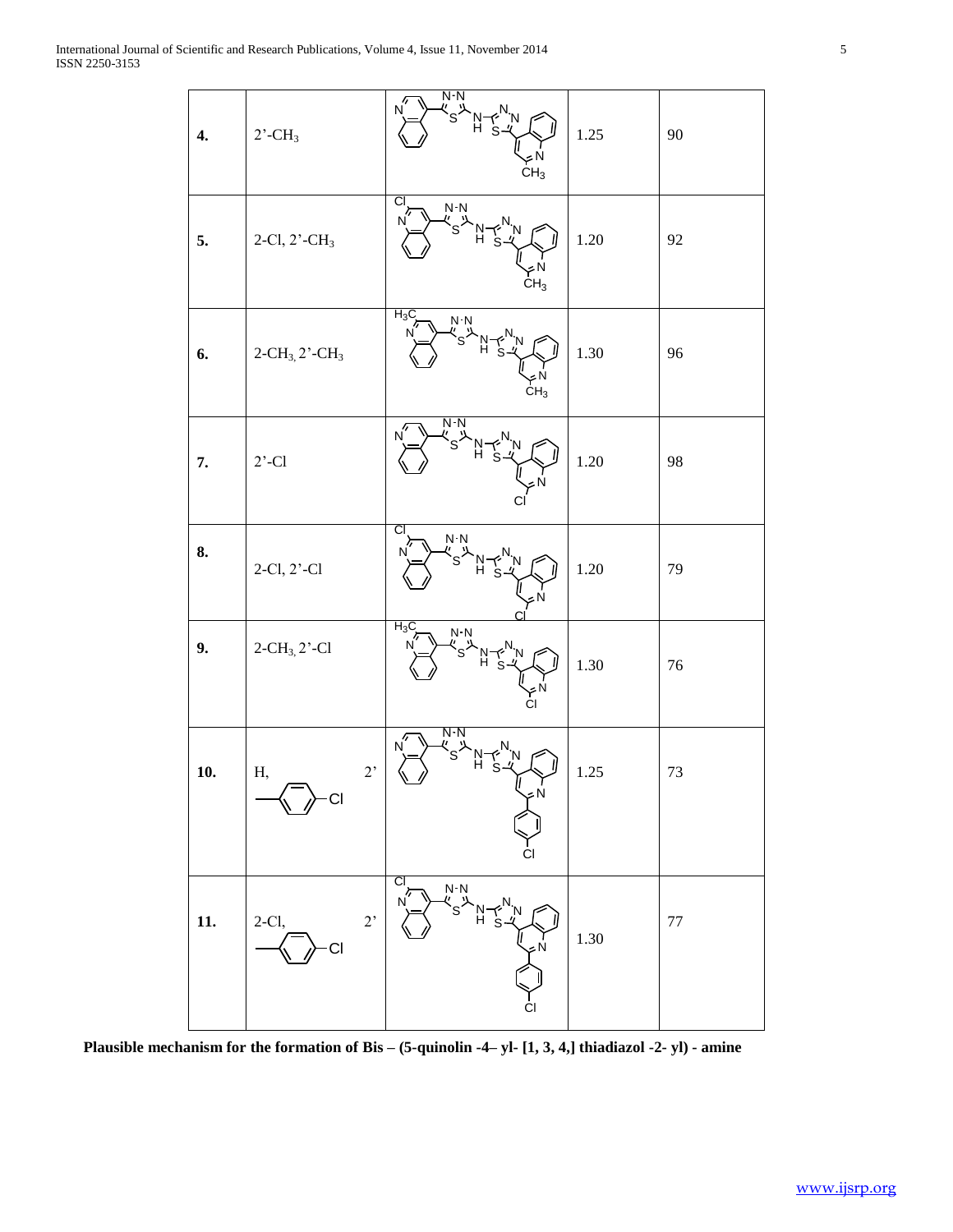International Journal of Scientific and Research Publications, Volume 4, Issue 11, November 2014 6 ISSN 2250-3153

 $N_{\nu}$   $\rightarrow$   $C=0$ OH  $H_2$ NNHCNH<sub>2</sub> ົ∥<br>S N /<del>)</del> C<sup>3</sup> OH  $N-N$ C. HS  $NH<sub>2</sub>$  $N - N$ S´ N)  $R \rightarrow$   $\leftarrow$   $\leftarrow$   $\leftarrow$   $\leftarrow$   $\leftarrow$   $\leftarrow$   $\leftarrow$   $\leftarrow$   $\leftarrow$   $\leftarrow$   $\leftarrow$   $\leftarrow$   $\leftarrow$   $\leftarrow$   $\leftarrow$   $\leftarrow$   $\leftarrow$   $\leftarrow$   $\leftarrow$   $\leftarrow$   $\leftarrow$   $\leftarrow$   $\leftarrow$   $\leftarrow$   $\leftarrow$   $\leftarrow$   $\leftarrow$   $\leftarrow$   $\leftarrow$   $\leftarrow$   $\leftarrow$   $\leftarrow$   $\leftarrow$   $\leftarrow$   $\leftarrow$   $\leftarrow$  $N - N$ S N)  $S=C=S$   $X=$   $S$   $NH-C-S$ R) S H  $N - N$ S´ N N R - s S H H N N  $\mathsf{S}^\prime$ N  $\mathsf{N}$ : R ں<br>ה S  $\overrightarrow{s}$   $\frac{1}{2}$ H  $N - N$ S´ N)  $N =$ R  $=$ S  $N \rightarrow$ CONHNH<sub>2</sub> R'  $N - N$  $\mathsf{S}^\prime$  $N<sub>1</sub>$ N R' R  $N - N$ S  $N<sub>1</sub>$ N H S N N. R  $N - N$ S N) N R  $c = s$ **CONHNH** R' H  $N - N$ S N) HN R.  $c = s$ **CONHNH** R' N H C SH  $\mathsf{C}$  $\overrightarrow{O}$ H  $\mathsf{N}$  $-H<sub>2</sub>O$ R R

# **Antimicrobial activity:**

 Pharmacological evaluation is one of the most important factors for the determination of activity of compounds. Evaluation part of the work should be variable and easy to perform. Since last few years, prevalence of infectious diseases has increased to a great

R'

N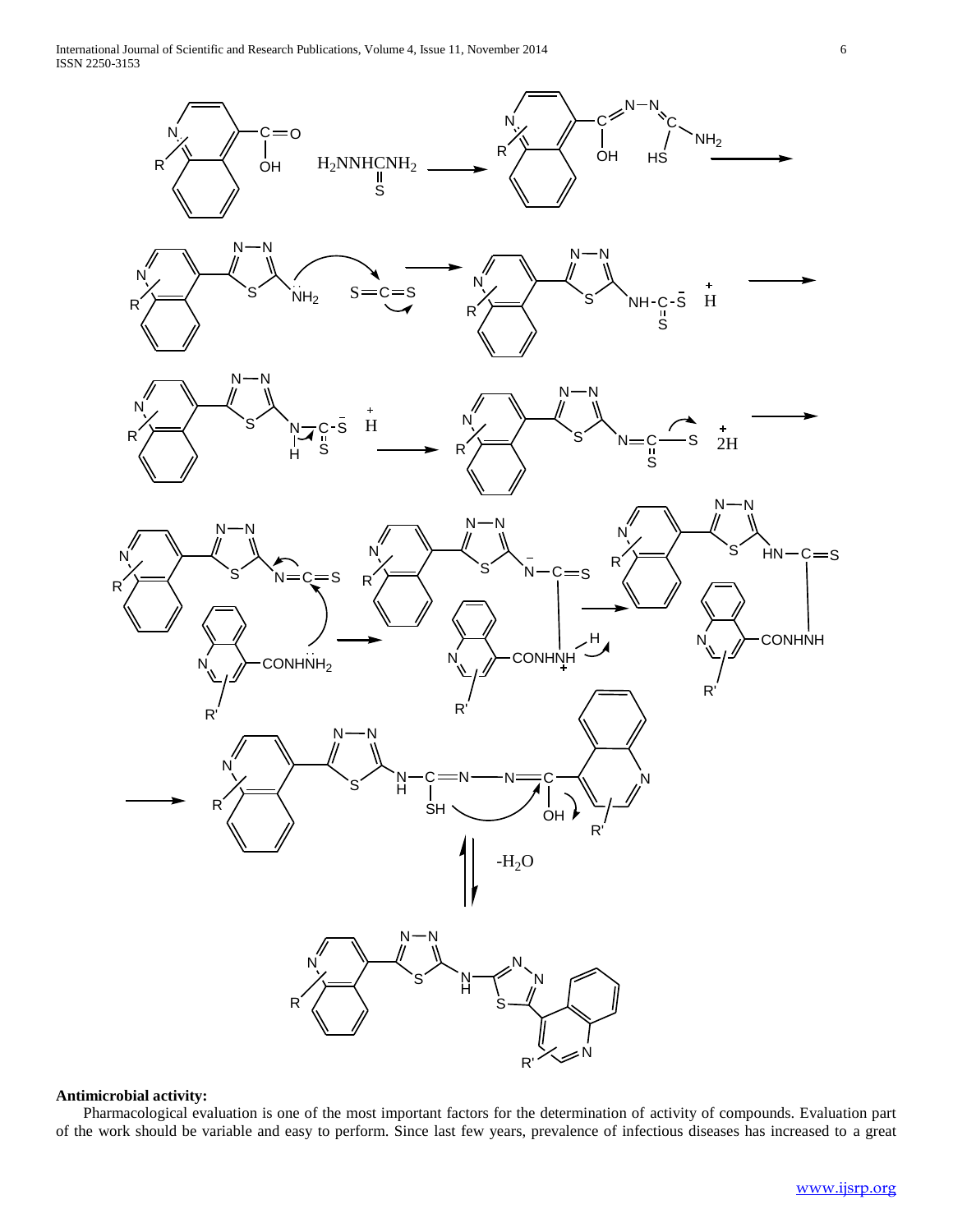International Journal of Scientific and Research Publications, Volume 4, Issue 11, November 2014 7 ISSN 2250-3153

extent. Antimicrobial agents are the most commonly used to treat the different types of infectious diseases. Few of the compounds were tested *in vitro* for antimicrobial activity at concentrations of 200 μg/mL. The data was compared to the standard ciprofloxacin for bacteria and fluconazole for fungi.

## Antibacterial activity

 For antibacterial studies microorganisms employed were *Staphylococcus aureus* ATCC 9144*, Becillus Cereus* ATCC *11778, Escherichia coli ATCC 25922, Pseudomonas aeruginosa ATCC 2853.*

# Antifungal activity

For an antifungal activity, *Aspergillus niger and Aspergillus flavus* were used as organism.

 Both microbial studies were assessed by Minimum Inhibitory Concentration (MIC) by serial dilution method. For this, the compound whose MIC has to be determined is dissolved in serially diluted DMF. Then a standard drop of the culture prepared for the assay is added to each of the dilutions, and incubated for  $18-20$  hrs at  $35^{\circ}$ c. MIC is the highest dilution of the compound, which shows clear fluid with no development of turbidity.

| <b>Compounds</b> |           | <b>Microorganisms</b> |        |               |
|------------------|-----------|-----------------------|--------|---------------|
|                  | S. aureus | <b>B.</b> Cereus      | E.coli | P. aeruginosa |
| IV(a)            | 13.00     | 11.33                 | 15.47  | 14.22         |
| IV(b)            | 13.31     | 12.33                 | 14.62  | 13.38         |
| IV(c)            | 12.21     | 10.40                 | 14.22  | 12.83         |
| IV(d)            | 12.10     | 11.20                 | 13.67  | 12.80         |
| IV(e)            | 13.20     | 11.33                 | 14.50  | 13.22         |
| IV(f)            | 11.13     | 10.00                 | 13.50  | 12.25         |
| IV(g)            | 15.22     | 14.20                 | 18.40  | 16.13         |
| IV(h)            | 16.23     | 15.56                 | 20.48  | 18.47         |
| IV(i)            | 14.22     | 12.83                 | 15.56  | 13.50         |

**IV(j)** 16.20 14.68 17.51 15.40 **IV(k)** 18.40 15.87 20.65 16.15 Ciprofloxacin | 26.52 | 24.58 | 28.31 | 25.83

**Table 4 : Antibacterial activity of compounds (IVa-k)**

|  | Table 5 : Antifungal activity of compounds (IVa-k) |  |  |  |
|--|----------------------------------------------------|--|--|--|
|--|----------------------------------------------------|--|--|--|

| <b>Compounds</b> | Microorganisms    |                    |  |
|------------------|-------------------|--------------------|--|
|                  | Aspergillus niger | Aspergillus flavus |  |
|                  |                   |                    |  |
| IV(a)            | 14.68             | 12.34              |  |
| IV(b)            | 16.44             | 14.42              |  |
| IV(c)            | 13.29             | 10.81              |  |
| IV(d)            | 12.53             | 10.90              |  |
| IV(e)            | 15.48             | 13.35              |  |
| IV(f)            | 10.92             | 10.73              |  |
| IV(g)            | 17.67             | 15.52              |  |
| IV(h)            | 18.77             | 16.71              |  |
| IV(i)            | 16.53             | 14.62              |  |
| IV(j)            | 18.71             | 17.53              |  |
| IV(k)            | 19.80             | 18.68              |  |
| Fluconazole      | 26.36             | 27.35              |  |

# III. RESULTS AND DISCUSSION

 The new derivatives thiadiazole were prepared following the reaction sequences depicted in Scheme 1. Initial compounds I was prepared from available quinoline-4- carboxylic acid and thiosemicarbazide, which was then converted to compound II using pyridine and  $CS_2$ , then to compound III by using substituted phenol isothiocyanate and finally to compound IV(ak) by using chloroform and concentrated  $H_2SO_4$ . The synthesized compounds were screened for their antimicrobial activity and they were found to possess good antibacterial and antifungal activity.